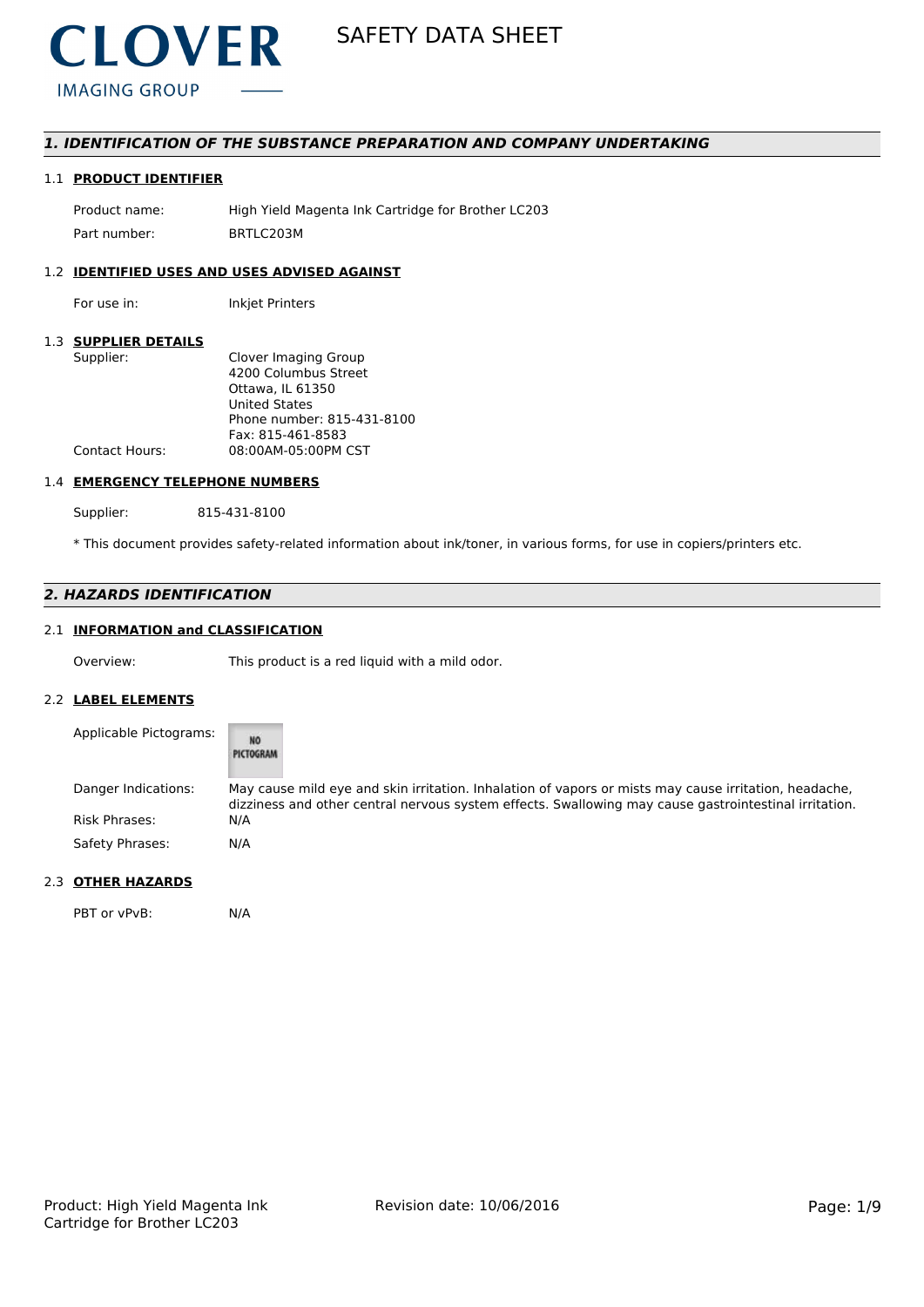

# *3. COMPOSITION / INFORMATION ON INGREDIENTS*

| Ingredients | <b>CAS number</b> | Weight %    | <b>OSHA</b><br><b>PEL</b> | <b>ACGIH</b><br>TLV | Other |
|-------------|-------------------|-------------|---------------------------|---------------------|-------|
| Proprietarv | Proprietary       | Proprietarv |                           |                     |       |

The Full Text for all R-Phrases are Displayed in Section 16

# **COMPOSITION COMMENTS**

The Data Shown is in accordance with the latest Directives.

This section provides composition information for the specified substance/mixture.

| <b>4. FIRST-AID MEASURES</b> |  |
|------------------------------|--|
|                              |  |

### 4.1 **FIRST AID MEASURES**

#### 4.1.1 **FIRST AID INSTRUCTIONS BY RELEVANT ROUTES OF EXPOSURE**

| Inhalation:   | Remove victim to fresh air. If breathing has stopped, give artificial respiration. If breathing is<br>difficult have qualified personnel administer oxygen. Get medical attention.                                                                                                                     |
|---------------|--------------------------------------------------------------------------------------------------------------------------------------------------------------------------------------------------------------------------------------------------------------------------------------------------------|
| Eye contact:  | Flush eyes with water for 15 minutes while lifting the upper and lower lids. Get medical attention.                                                                                                                                                                                                    |
| Skin contact: | Remove contaminated clothing. Wash contact area thoroughly with soap and water. Get medical<br>attention if irritation develops and persists. Launder contaminated clothing before reuse. Discard<br>Contaminated clothing such as shoes that cannot be decontaminated.                                |
| Ingestion:    | Call a poison control center or doctor immediately for treatment advice. If conscious, give one 8<br>ounce glass of water to dilute. DO NOT induce vomiting unless directed by medical personnel. Do<br>not give anything by mouth to or induce vomiting in a person who is unconscious or convulsing. |

# 4.1.2 **ADDITIONAL FIRST AID INFORMATION**

Additional first aid information: N/A Immediate Medical Attention Required: N/A

#### 4.2 **SYMPTOMS AND EFFECTS**

Acute Symptoms from Exposure: N/A Delayed Symptoms from Exposure: N/A

# 4.3 **IMMEDIATE SPECIAL TREATMENT OR EQUIPMENT REQUIRED**

N/A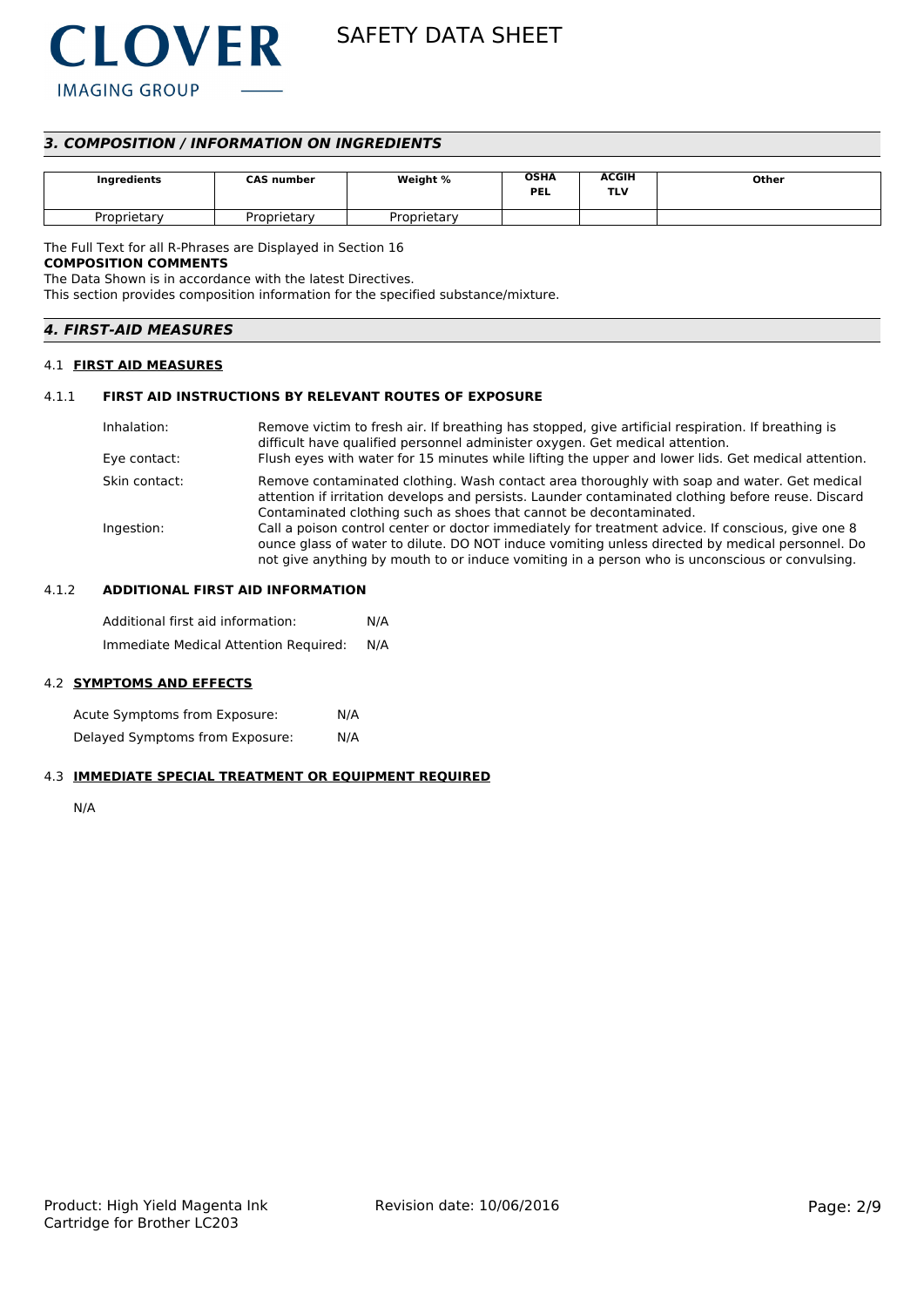

# *5. FIRE-FIGHTING MEASURES*

#### 5.1 **EXTINGUISHING MEDIA**

| Recommended Extinguishing Media:    | Use alcohol foam, carbon dioxide and dry chemical.                          |
|-------------------------------------|-----------------------------------------------------------------------------|
| Extinguishing Media Not to be Used: | Do not use a heavy water stream. Use of heavy water stream may spread fire. |

#### 5.2 **SPECIAL HAZARD**

Unusual Fire/Explosion Hazards: None known. Extinguishing Media Not to be Used: None known.

#### 5.3 **ADVICE FOR FIRE FIGHTERS**

Avoid inhalation of smoke. Wear protective clothing and wear self-contained breathing apparatus

#### *6. ACCIDENTAL RELEASE MEASURES*

#### 6.1 **PERSONAL PRECAUTIONS, PROTECTIVE EQUIPMENT AND EMERGENCY PROCEDURES**

#### 6.1.1 **PRECAUTIONS FOR NON-EMERGENCY PERSONNEL**

PERSONAL PROTECTIVE EQUIPMENT: Select in accordance with OSHA 1910.134 and good Industrial Hygiene practice. PROTECTIVE CLOTHING: Use personal protective equipment to minimize exposure to skin and eye.

#### 6.1.2 **ADDITIONAL FIRST AID INFORMATION**

Avoid contact with eyes, skin and clothing. Avoid breathing vapors. Use with adequate ventilation. Remove and launder contaminated clothing before re-use. Wash thoroughly after handling and before eating, drinking, smoking or using toilet facilities.

#### 6.1.3 **PERSONAL PROTECTION**

Wear personal protective equipment as described in Section 8.

#### 6.2 **ENVIRONMENTAL PRECAUTIONS**

Regulatory Information: Keep product out of sewers and watercourses.

### 6.3 **METHODS AND MATERIAL FOR CONTAINMENT AND CLEANUP**

Spill or Leak Cleanup Procedures: Wear appropriate protective clothing as described in Section 6.1.1. Dike spill and absorb with inert material. Collect into closable containers for proper disposal. Flush area with plenty of water. Report spill as required by local and federal regulations.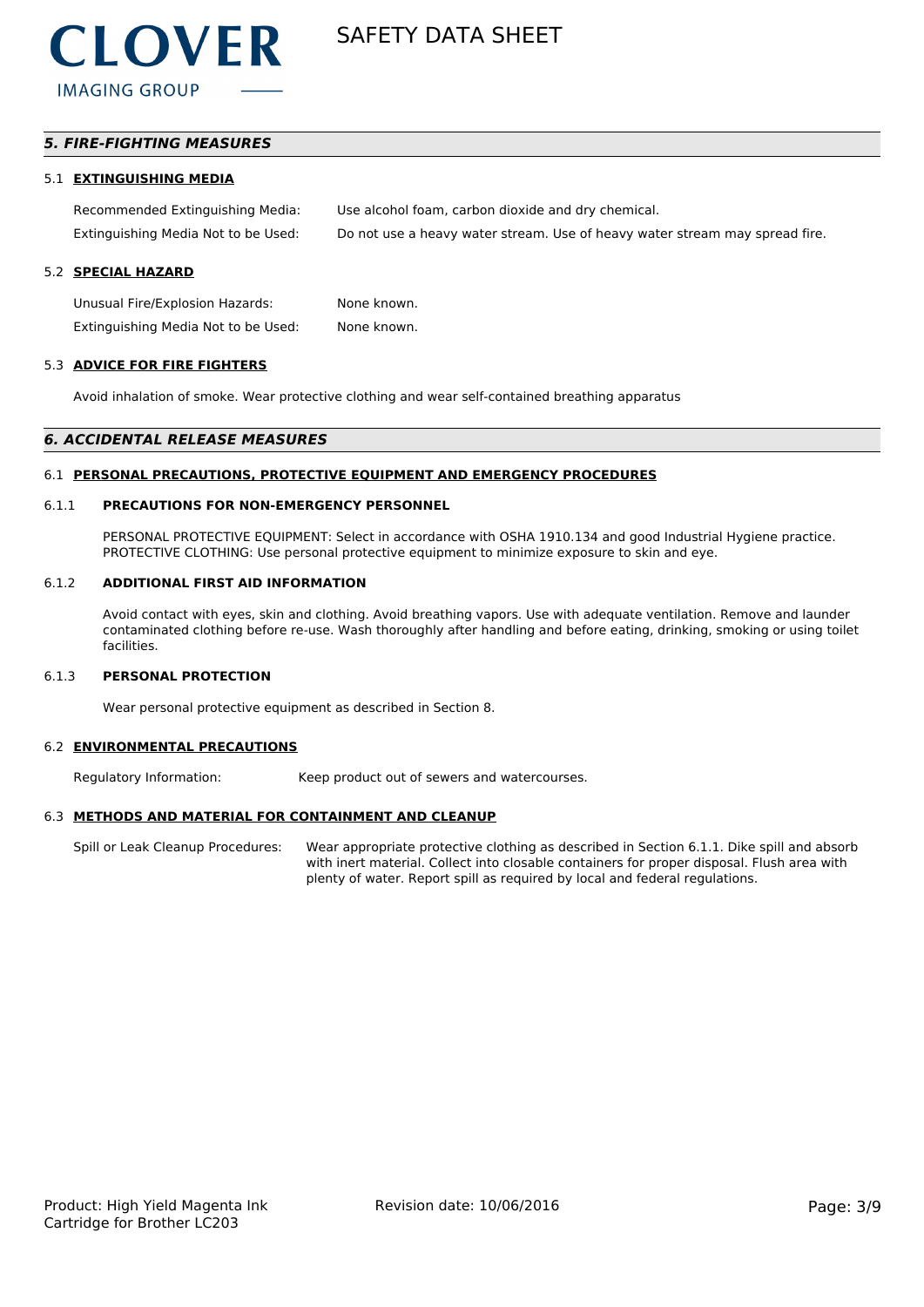# *7. HANDLING AND STORAGE*

#### 7.1 **PRECAUTIONS FOR SAFE HANDLING**

Recommendations for Handling: No special precautions when used as intended. Keep containers closed. If toner, avoid creating dust. Keep away from ignition sources. Advice on General Hygiene: Never eat, drink or smoke in work areas. Practice good personal hygiene after using this material, especially before eating, drinking, smoking, using the restroom, or applying cosmetics.

#### 7.2 **CONDITIONS FOR SAFE STORAGE**

Avoid high temperatures, >100°F/32°C

#### 7.3 **SPECIFIC END USES**

Printing devices

#### *8. EXPOSURE CONTROLS/PERSONAL PROTECTION*

#### 8.1 **CONTROL PARAMETERS**

The best protection is to enclose operations and/or provide local exhaust ventilation at the site of chemical release in order to maintain airborne concentrations of the product below OSHA PELs (See Section 3). Local exhaust ventilation is preferred because it prevents contaminant dispersion into the work area by controlling it at its source.

#### 8.2 **EXPOSURE CONTROLS**

#### **Respiratory protection:**

IMPROPER USE OF RESPIRATORS IS DANGEROUS. Seek professional advice prior to respirator selection and use. Follow OSHA respirator regulations (29 CFR 1910.134 and 1910.137) and, if necessary, wear a NIOSH approved respirator. Select respirator based on its suitability to provide adequate worker protection for given work conditions, levels of airborne contamination, and sufficient levels of oxygen.

#### **Eye/Face Protection:**

Contact lenses are not eye protective devices. Appropriate eye protection must be worn instead of, or in conjunction with contact lenses.

#### **Hand/Skin Protection:**

For emergency or non-routine operations (cleaning spills, reactor vessels, or storage tanks), wear an SCBA. WARNING! Air purifying respirators do not protect worker in oxygen deficient atmospheres.

#### **Additional Protection:**

N/A

#### **Protective Clothing and Equipment:**

Wear chemically protective gloves, boots, aprons, and gauntlets to prevent prolonged or repeated skin contact. Wear splashproof chemical goggles and face shield when working with liquid, unless full face piece respiratory protection is worn.

#### **Safety Stations:**

Make emergency eyewash stations, safety/quick-drench showers, and washing facilities available in work area.

#### **Contaminated Equipment:**

Separate contaminated work clothes from street clothes. Launder before reuse. Remove material from your shoes and clean personal protective equipment. Never take home contaminated clothing.

#### **Comments:**

Never eat, drink or smoke in work areas. Practice good personal hygiene after using this material, especially before eating, drinking, smoking, using the restroom, or applying cosmetics.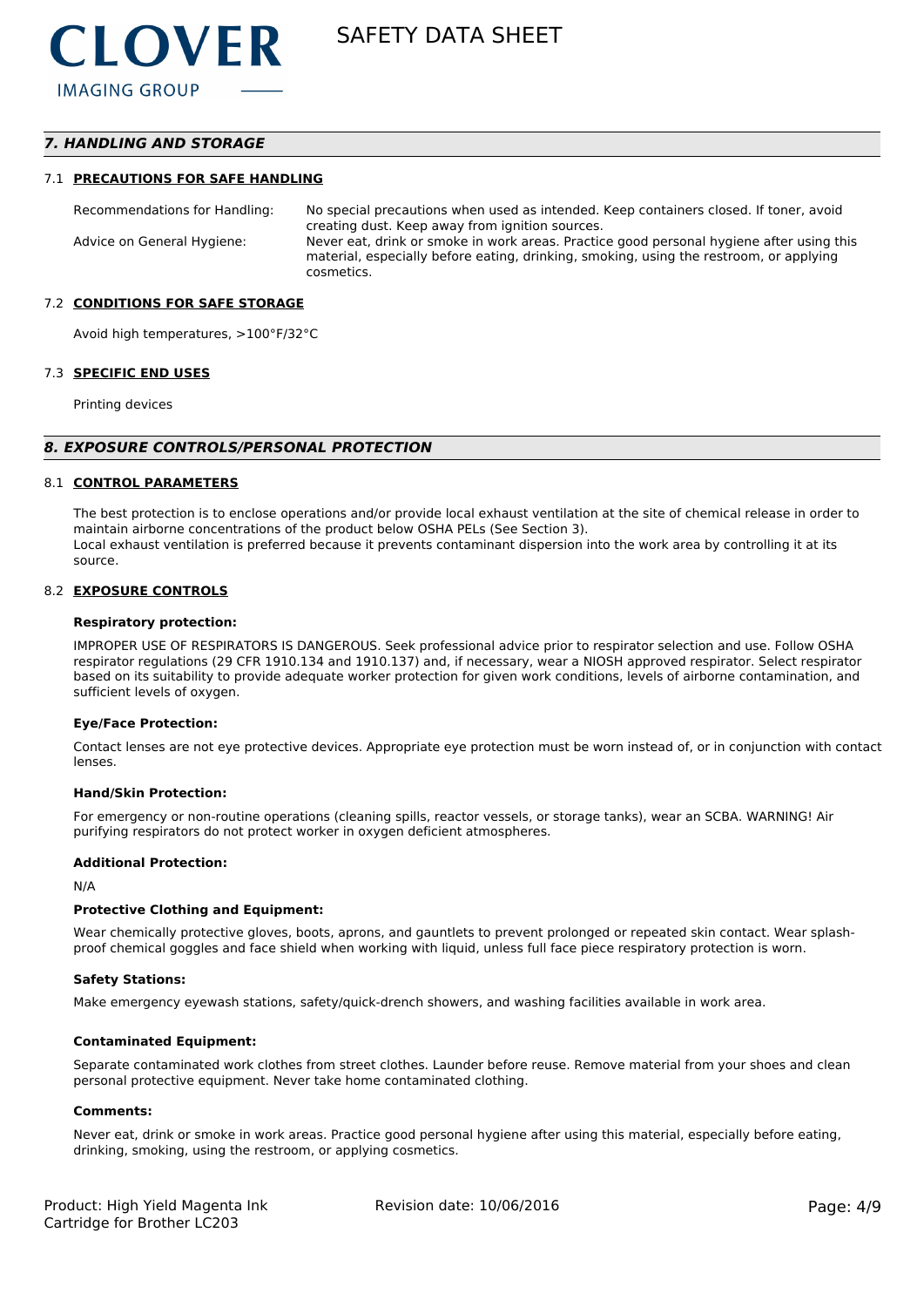# *9. PHYSICAL AND CHEMICAL PROPERTIES*

# 9.1 **DETAIL INFORMATION**

| Physical state:            | APPEARANCE: Red liquid. |
|----------------------------|-------------------------|
| Color:                     | Magenta                 |
| Odor:                      | Mild odor.              |
| Odor threshold:            | N/A                     |
|                            |                         |
| Boiling point:             | $212^{\circ}F$          |
| Melting point:             | N/A                     |
| Flash point:               | Not Below 100°C         |
| <b>Explosion limits:</b>   | N/A                     |
| Relative density:          | N/A                     |
| Auto-ignition temperature: | N/A                     |

#### 9.2 **OTHER INFORMATION**

SPECIFIC GRAVITY (H20=1): 0.98 – 1.05 VAPOR PRESSURE: 17.5 mmHg VAPOR DENSITY (Air=1): Heavier than air SOLUBILITY IN WATER: Complete FREEZING POINT: Not available COEFFICIENT of WATER/OIL: Not available. EVAPORATION RATE: < Butyl Acetate pH: 8.0 - 9.5

### *10. CHEMICAL STABILITY AND REACTIVITY*

#### 10.1 **Reactivity:**

| <b>Reactivity Hazards:</b><br>Data on Mixture Substances: | None<br>None                                                                                                   |
|-----------------------------------------------------------|----------------------------------------------------------------------------------------------------------------|
| 10.2 Chemical Stability:                                  | The product is stable. Under normal conditions of storage and use, hazardous<br>polymerization will not occur. |
| 10.3 Hazardous Polymerization:                            | Stable under conditions of normal use.                                                                         |
| 10.4 Conditions to Avoid:                                 | Keep away from heat, flame, sparks and other ignition sources.                                                 |
| 10.5 Incompatible Materials:                              | Strong oxidizing materials                                                                                     |
| 10.6 Hazardous Decomposition:                             | Will not occur.                                                                                                |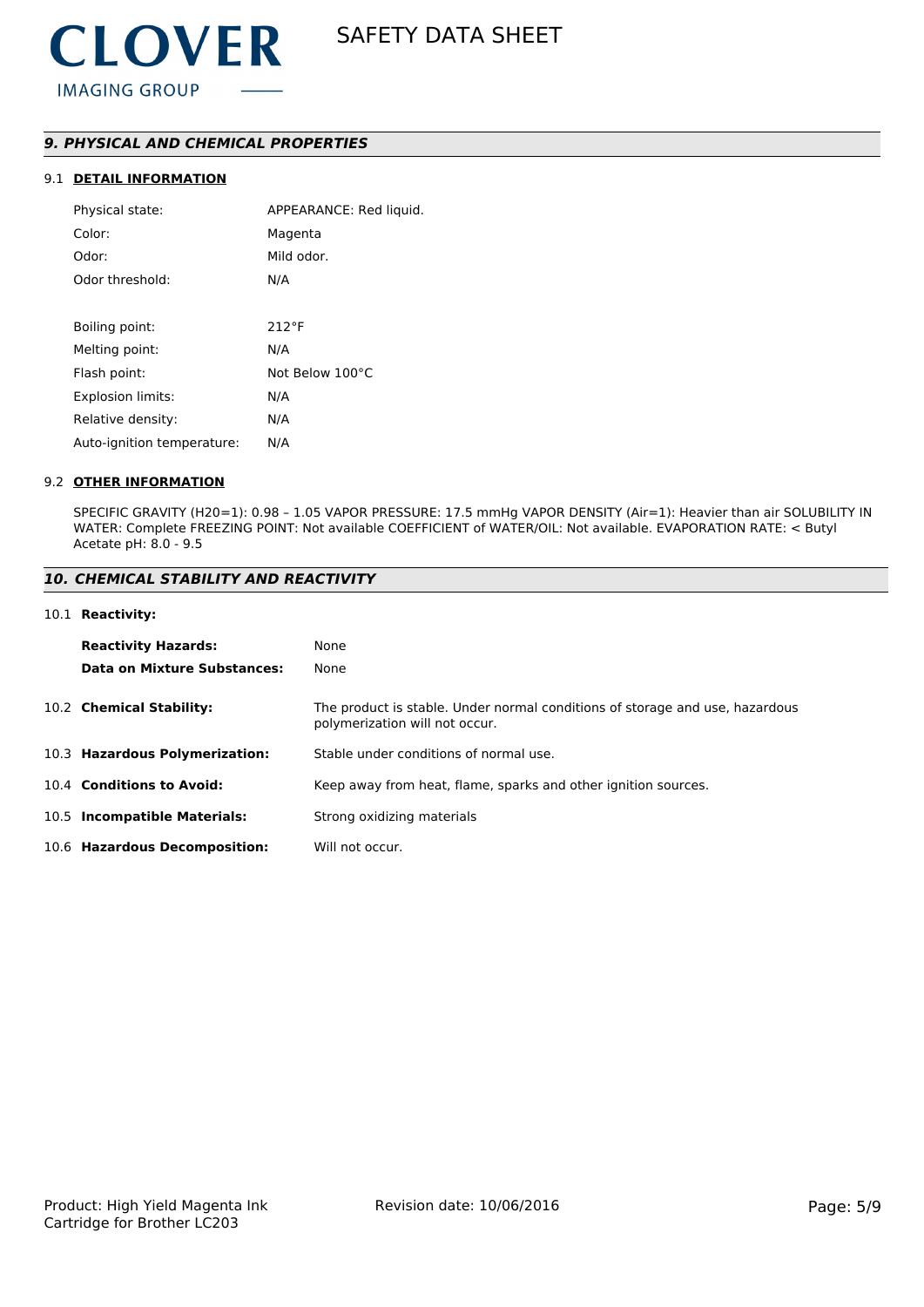

# *11. INFORMATION ON TOXICOLOGICAL EFFECT*

| <b>Mixtures:</b>                   | N/A                                                                                                                                |
|------------------------------------|------------------------------------------------------------------------------------------------------------------------------------|
| <b>Acute Toxicity:</b>             | N/A                                                                                                                                |
| <b>Skin Corrosion/Irritation:</b>  | Contact may cause mild skin irritation.                                                                                            |
| <b>Serious Eye Damage:</b>         | May cause mild irritation with redness and tearing.                                                                                |
| Inhalation:                        | Vapors or mists may cause respiratory irritation with headache, dizziness, nausea, drowsiness,                                     |
|                                    | incoordination, euphoria, visual disturbances, fatique and unconsciousness.                                                        |
| <b>Sensitization:</b>              | N/A                                                                                                                                |
| <b>Mutagenicity:</b>               | N/A                                                                                                                                |
| <b>Carcinogenicity:</b>            | None of the components of this product are listed as a carcinogen by NTP, IARC or OSHA.                                            |
| <b>Reproductive Toxicity:</b>      | N/A                                                                                                                                |
| <b>STOT - Single Exposure:</b>     | Individuals with chronic skin, respiratory, kidney and liver disorders may be at increased risk from<br>exposure to this material. |
|                                    |                                                                                                                                    |
| <b>STOT - Multiple Exposure:</b>   | Prolonged exposure may cause dermatitis. Prolonged or repeated over exposure may cause<br>damage to the kidneys or liver.          |
| Ingestion:                         | Swallowing may cause gastrointestinal irritation, nausea, vomiting, diarrhea, severe metabolic                                     |
|                                    | acidosis, and damage to the kidneys and liver. Aspiration into the lungs during swallowing or                                      |
|                                    | vomiting may cause lung damage.                                                                                                    |
| <b>Hazard Class Information:</b>   | N/A                                                                                                                                |
| <b>Mixture on Market Data:</b>     | N/A                                                                                                                                |
| Symptoms:                          | N/A                                                                                                                                |
| <b>Delayed/Immediate Effects:</b>  | N/A                                                                                                                                |
| <b>Test Data on Mixture:</b>       | N/A                                                                                                                                |
| <b>Not Meeting Classification:</b> | N/A                                                                                                                                |
| <b>Routes of Exposure:</b>         | N/A                                                                                                                                |
| <b>Interactive Effects:</b>        | N/A                                                                                                                                |
| <b>Absence of Specific Data:</b>   | N/A                                                                                                                                |
| Mixture vs Substance Data: N/A     |                                                                                                                                    |

# *12. ECOLOGICAL INFORMATION*

| 12.1 <b>Eco toxicity:</b>           | N/A |
|-------------------------------------|-----|
| 12.2 Degradability:                 | N/A |
| 12.3 Bioaccumulation Potential: N/A |     |
| 12.4 Mobility in Soil:              | N/A |
| 12.5 PBT & vPvB Assessment:         | N/A |
| 12.6 Other Adverse Effects:         | N/A |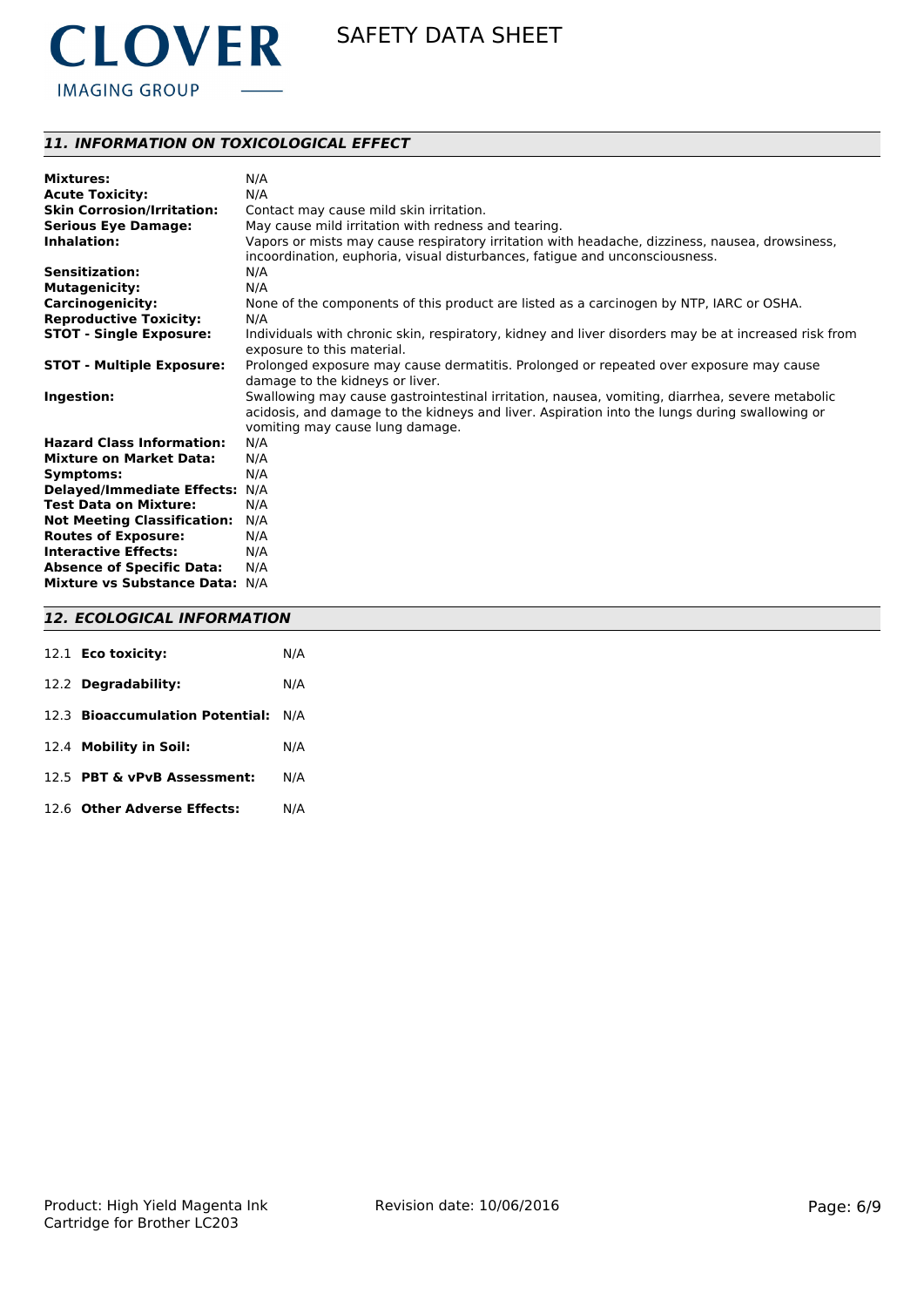

### *13. DISPOSAL CONSIDERATIONS*

### **Disposal Information:**

 Dispose of product in accordance with local authority regulations. Empty container retains product residue.

#### **Physical/Chemical Properties that affect Treatment:**

Symbol: This product is not classified as dangerous

Risk Phrases: This product is not classified according to the federal, state and local environmental regulations.

#### **Waste Treatment Information:**

If toner, do not shred toner cartridge, unless dust-explosion prevention measures are taken. Finely dispersed particles may form explosive mixtures in air. Dispose of in compliance with federal, state, and local regulations.

#### **Personal Protection Required:**

N/A

| <i><b>14. TRANSPORT INFORMATION</b></i> |                                                                                                                                                                     |  |
|-----------------------------------------|---------------------------------------------------------------------------------------------------------------------------------------------------------------------|--|
| 14.1 <b>ID Number:</b>                  | N/A                                                                                                                                                                 |  |
| 14.2 Shipping Name:                     | Not Regulated                                                                                                                                                       |  |
| 14.3 Hazard Class:                      | HMIS Rating: Health = $1$ Fire = 0 Reactivity = 0                                                                                                                   |  |
| 14.4 Packing Group:                     | N/A                                                                                                                                                                 |  |
| 14.5 Environmental Hazards:             | N/A                                                                                                                                                                 |  |
| 14.6 User Precautions:                  | N/A                                                                                                                                                                 |  |
| 14.7 Bulk Transport:                    | N/A                                                                                                                                                                 |  |
| <b>15. REGULATORY INFORMATION</b>       |                                                                                                                                                                     |  |
| 15.1 Regulatory Information:            | OSHA HAZARD CLASSIFICATION: Irritant, target organ effects                                                                                                          |  |
| EPA Regulatory Information: N/A         |                                                                                                                                                                     |  |
| <b>CERCLA Reportable Quantity: N/A</b>  |                                                                                                                                                                     |  |
| 15.2 Superfund Information:             |                                                                                                                                                                     |  |
| <b>Hazard Categories:</b>               |                                                                                                                                                                     |  |
| Immediate: N/A                          |                                                                                                                                                                     |  |
| <b>Delayed: N/A</b>                     |                                                                                                                                                                     |  |
|                                         | <b>Fire:</b> NFPA Rating: Health = 1 Fire = 0 Reactivity = 0                                                                                                        |  |
| <b>Pressure: N/A</b>                    |                                                                                                                                                                     |  |
| <b>Reactivity: N/A</b>                  |                                                                                                                                                                     |  |
| Section 302 - Extremely Hazardous: N/A  |                                                                                                                                                                     |  |
| Section 311 - Hazardous: Acute health.  |                                                                                                                                                                     |  |
| 15.3 State Regulations:                 | CALIFORNIA PROPOSITION 65 INFORMATION: This product contains no California<br>Proposition 65 regulated chemicals.                                                   |  |
| 15.4 Other Regulatory Information:      | CERCLA HAZARDOUS SUBSTANCE (40CFR 116): Not applicable WHMIS CLASSIFICATION:<br>Class D - Division 2 - Subdivision B (Toxic material causing other chronic effects) |  |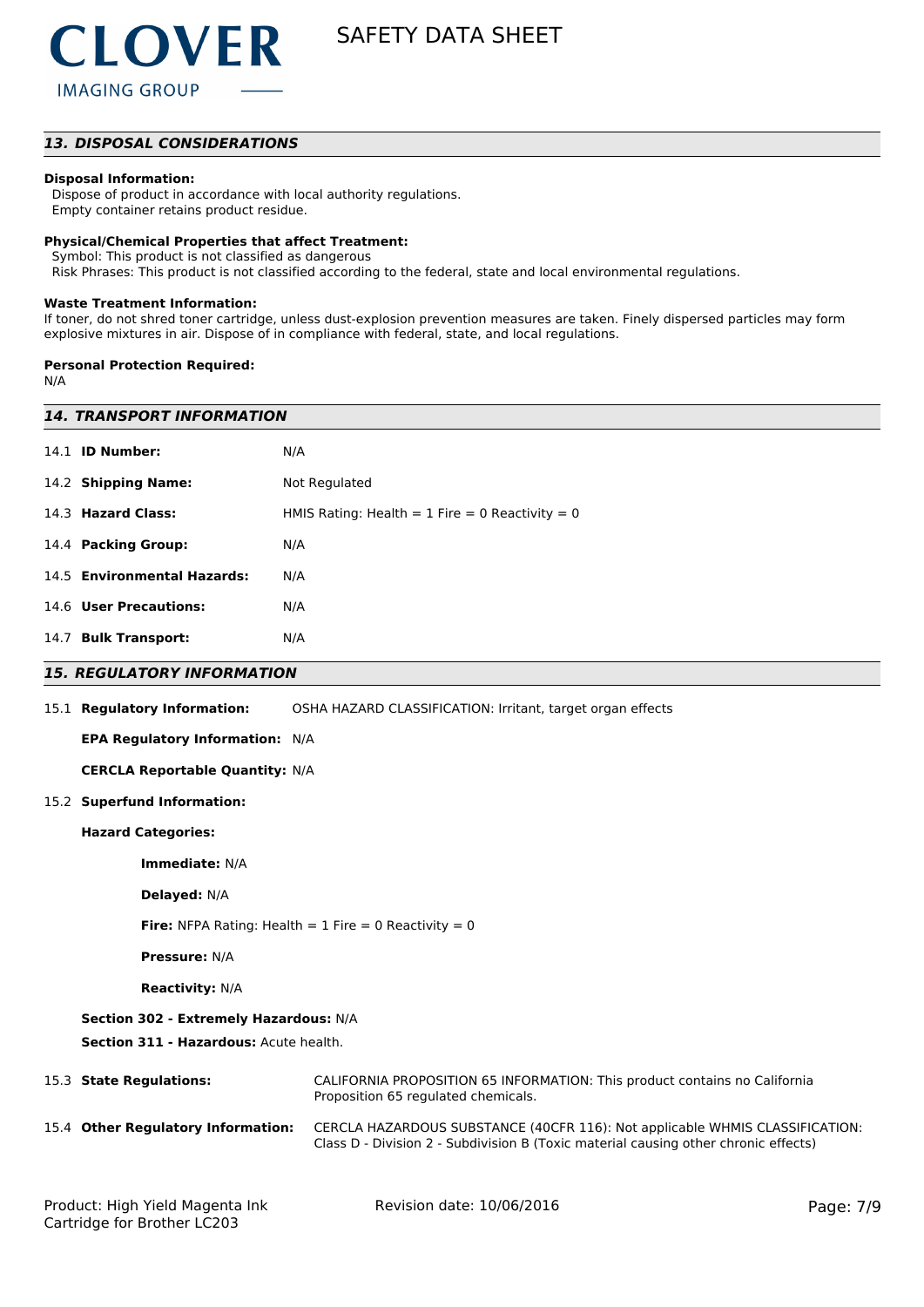

# *16. OTHER INFORMATION*

| <b>General Comments:</b>          | This information is based on our current knowledge. It should not therefore be construed as<br>guaranteeing specific properties of the products as described or their suitability for a particular<br>application |
|-----------------------------------|-------------------------------------------------------------------------------------------------------------------------------------------------------------------------------------------------------------------|
| <b>Creation Date of this SDS:</b> | 07/30/2020                                                                                                                                                                                                        |